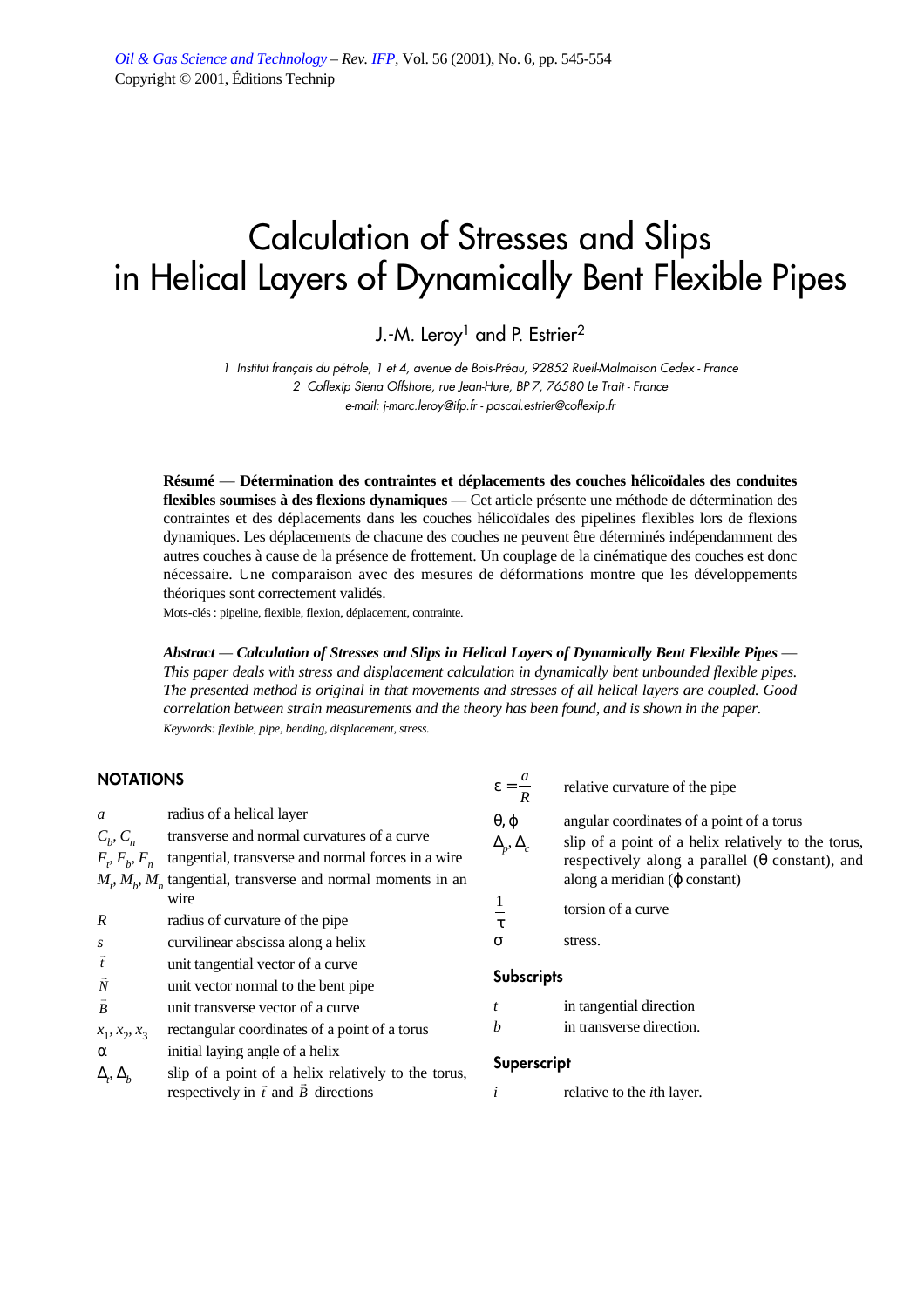## **INTRODUCTION**

Design life prediction of flexible risers is of outstanding importance to ensure reliability of offshore structures.

In a simplified manner, a flexible riser design is an iterative four-step procedure (Estrier, 1992):

- a first analysis gives the static behavior of the flexible pipe components under axial tension, internal and external pressure;
- a second analysis determines dynamic tension and curvature variations along the pipe according to environmental conditions (waves, current, vessel motions, etc.);
- a third analysis determines stresses and slips in pipe layers due to curvature variations;
- the last step uses the previous stresses to determine fatigue limits of the riser.

This paper deals with the third step, and mainly with tensile armour layers behavior that depend on time loading of the pipe.

The method is described in two steps. The first one is a geometrical analysis of deformed helices on a torus, where basic equations between curvatures and displacements are obtained. In the other one, friction and equilibrium equations are presented. A system of differential equations that links displacements and forces of helical layers is obtained. It is solved with a finite difference and a quasi Newton method.

Numerical examples of layers displacements and friction effects are then presented.

The paper ends with a comparison between theoretical results and strain measurements.

## **1 FLEXIBLE PIPE STRUCTURE**

As shown on Figure 1, a flexible pipe used as a riser is typically made of the following layers (from inside to outside):

- a carcass, which is a metallic construction used to prevent, totally or partially, collapse of the internal sheath pipe due for example to external pressure;
- an internal sheath, which is an extruded polymer layer that ensures internal-fluid integrity;
- a pressure vault, which is a structural layer with a lay angle close to 90 degrees, and that increases the resistance of the pipe to internal and external pressure;
- tensile armour layers, which are structural layers with a lay angle typically between 20 and 55 degrees, and consist of helically wound wires. They are used to sustain tensile loads and internal pressure. Tensile armour layers are counter wound in pairs.
- anti-wear layers, which are nonmetallic extruded thermoplastic sheath or tape wrapping, used to minimize wear between structural layers,
- an outer sheath, which is an extruded polymer layer that protects pipe against penetration of sea water and external damages.



Figure 1 Example of flexible pipe.

Environmental conditions (waves, current, vessel motions, etc.), create variations in tension and curvatures of the riser and dynamic slips, stresses and friction forces in the previous layers.

The following method deals with the determination of these slips, stresses and friction forces, assuming that the time curvature of the pipe is given as explained by Estrier (Estrier, 1992).

#### **2 GEOMETRICAL ANALYSIS**

This first step gives basic relations between curvatures and displacements of deformed helices on a torus.

A curve on a surface can be defined in Darboux-Ribeaucourt axes  $(\vec{t}, \vec{N}, \vec{B})$ , where  $\vec{t}$  is the unit tangential vector,  $\vec{N}$  is the unit internal normal to the surface,  $\vec{B} = \vec{t} \wedge \vec{N}$  is in the transverse direction.

If *s* is the curvilinear abscissa along the curve, then:

$$
\begin{bmatrix}\n\frac{d\vec{t}}{ds} \\
\frac{d\vec{N}}{ds} \\
\frac{d\vec{B}}{ds}\n\end{bmatrix} = \begin{bmatrix}\n0 & C_n & C_b \\
-C_n & 0 & -\frac{1}{\tau} \\
-C_b & \frac{1}{\tau} & 0\n\end{bmatrix} \begin{bmatrix}\n\vec{t} \\
\vec{N} \\
\vec{B}\n\end{bmatrix}
$$
\n(1)

where  $C_b$ ,  $C_{n_1}$  are respectively transverse and normal curvatures and  $\frac{n}{2}$  is the torsion of the curve. τ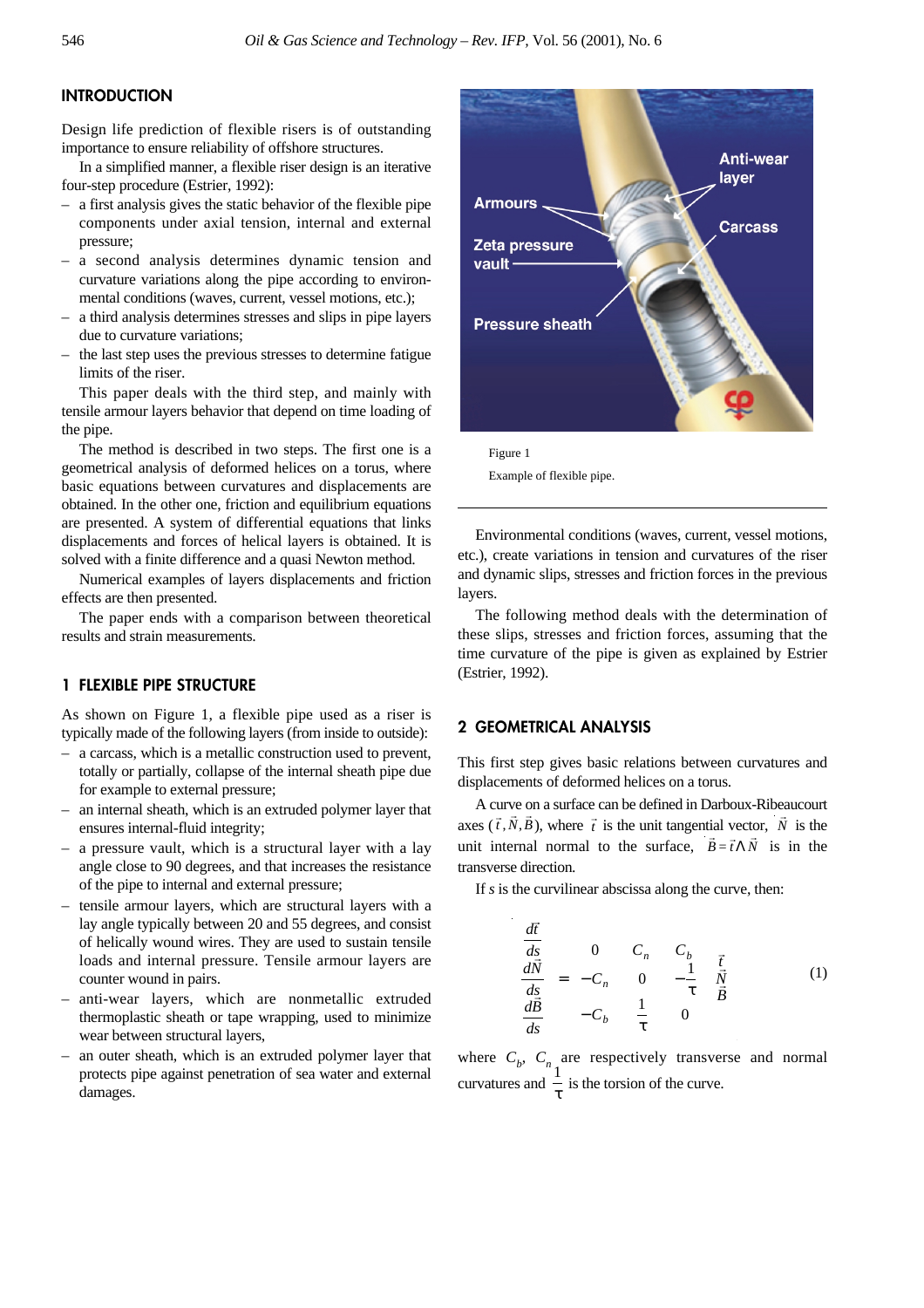

Assuming that the bent pipe is a torus of constant radius of curvature  $R$  and of radius  $a$  (Fig. 2), a point  $M$  on the torus curvature *K* and of radius *a* (*Fig. 2*), a point *i* has the following coordinates in  $(\vec{i}, \vec{j}, \vec{k})$  axes:

$$
x_1 = (R + a \cdot \cos \theta) \cdot \cos \phi
$$
  
\n
$$
x_2 = (R + a \cdot \cos \theta) \cdot \sin \phi
$$
  
\n
$$
x_3 = a \cdot \sin \theta
$$
 (2)

As:

$$
(ds)^{2} = (dx_{1})^{2} + (dx_{2})^{2} + (dx_{3})^{2}
$$
 (3)

$$
\vec{t} = \frac{dx_1}{ds}\vec{i} + \frac{dx_2}{ds}\vec{j} + \frac{dx_3}{ds}\vec{k}
$$
 (4)

$$
\vec{N} = -\cos\theta \cdot \cos\phi \cdot \vec{i} - \cos\theta \cdot \sin\phi \cdot \vec{j} - \sin\theta \cdot \vec{k} \qquad (5)
$$

 $\frac{ds}{dS}$ ,  $C_h$ ,  $C_n$ ,  $\frac{1}{s}$  can be deduced from Equations (1) to (5): (6)  $\left(\frac{ds}{d\theta}\right)^2 = a^2 + R^2 \cdot v^2 \cdot g$  $\left(\frac{ds}{d\theta}\right)^2 = a^2 + R^2 \cdot v^2$ 2  $= a^2 + R^2 \cdot v^2 \cdot g^2$  $\frac{ds}{d\theta}$ ,  $C_b$ ,  $C_n$ ,  $\frac{1}{\tau}$ 

$$
C_b = \left[ \sin \theta \cdot (2 \cdot a^2 \cdot g + R^2 \cdot v^2 \cdot g^3) - a \cdot R \cdot v \cdot \frac{dg}{d\theta} \right] \left( \frac{d\theta}{ds} \right)^3 \tag{7}
$$

$$
C_n = [a + R \cdot v \cdot \cos \theta \cdot g^2] \left(\frac{d\theta}{ds}\right)^2
$$
(8)  

$$
\frac{1}{\tau} = R \cdot g \cdot \left(\frac{d\theta}{ds}\right)^2
$$
(9)

where:

$$
g = \frac{d\varphi}{d\theta}, \varepsilon = \frac{a}{R}, v = 1 + \varepsilon \cdot \cos\theta
$$

Hence curves on the torus are completely defined if (for example)  $g = \frac{d\varphi}{d\theta}$  is given.

It is assumed that the deformed helices can be described by:

$$
\frac{d\Phi}{d\theta} = \frac{\varepsilon}{t g \alpha} (1 + h(\theta, \varepsilon))
$$
\n(10)

where:  $h(\theta, \varepsilon = 0) = 0$ ,  $\alpha$ : initial laying angle of the helix.

The choice of Equation (10), applying far from end fittings and with a constant curvature of the pipe, was governed by previous studies of well-known curves on a surface, such as the geodesic or the loxodromic curves.

Introducing Equation (10) into Equations (6) to (8), the following results are obtained (refer to Appendix 1 for mathematical developments):

$$
h = -\frac{1}{a\cos\alpha} \cdot \frac{d\Delta_b}{d\theta} \tag{11}
$$

$$
\gamma = \frac{\sin \alpha}{a} \frac{d\Delta_t}{d\theta} + \varepsilon \cdot \cos^2 \alpha \cdot \cos \theta \tag{12}
$$

$$
\Delta C_n = \frac{\varepsilon}{a} \cdot \cos^2 \alpha \cdot \left[ (1 - 2\sin^2 \alpha) \cos \theta - 2\frac{h}{\varepsilon} \sin^2 \alpha \right] \tag{13}
$$

$$
\Delta C_b = \frac{\varepsilon}{a} \cdot \cos \alpha \cdot \left[ (1 + \sin^2 \alpha) \cdot \sin \theta - \frac{1}{\varepsilon} \frac{dh}{d\theta} \sin^2 \alpha \right]
$$
  
or: (14)

$$
\Delta C_b = \frac{\varepsilon}{a} \cdot \cos \alpha \cdot (1 + \sin^2 \alpha) \cdot \sin \theta + \frac{\sin^2 \alpha}{a^2} \cdot \frac{d^2 \Delta_b}{d\theta^2}
$$

$$
\Delta \frac{1}{\tau} = \frac{\varepsilon}{a} \cdot \cos \alpha \sin \alpha \tag{15}
$$

where:

 $\Delta$ <sub>t</sub> (respectively  $\Delta$ <sub>b</sub>) is the slip of a point of the helix relatively to the torus in the tangential (respectively transverse) direction;

 $2\cos^2\alpha\cos\theta + (\sin^2\alpha - \cos^2\theta)$ 

 $\left[-2\cos^2\alpha\cos\theta + (\sin^2\alpha - \cos^2\alpha)\frac{h}{\epsilon}\right]$ 

 $\cos^2 \alpha \cos \theta + (\sin^2 \alpha - \cos^2 \alpha) \frac{h}{h}$ 

γ is the tangential strain of the helix;

 $\Delta \frac{1}{\tau}, \Delta C_b, \Delta C_n$  are variations of torsion, transverse and normal curvatures with respect to the undeformed straight pipe.

## **3 MECHANICAL ANALYSIS**

The studied flexible pipe is made of *n* helical layers of laying angle  $\alpha^{i}$  (*i* = 1 to *n*). The internal layer is supported by a substrate that is modeled as a cylinder. We define:

*R* the constant radius of curvature of the bent substrate;

*ai* the radius of the *ith* helical layer;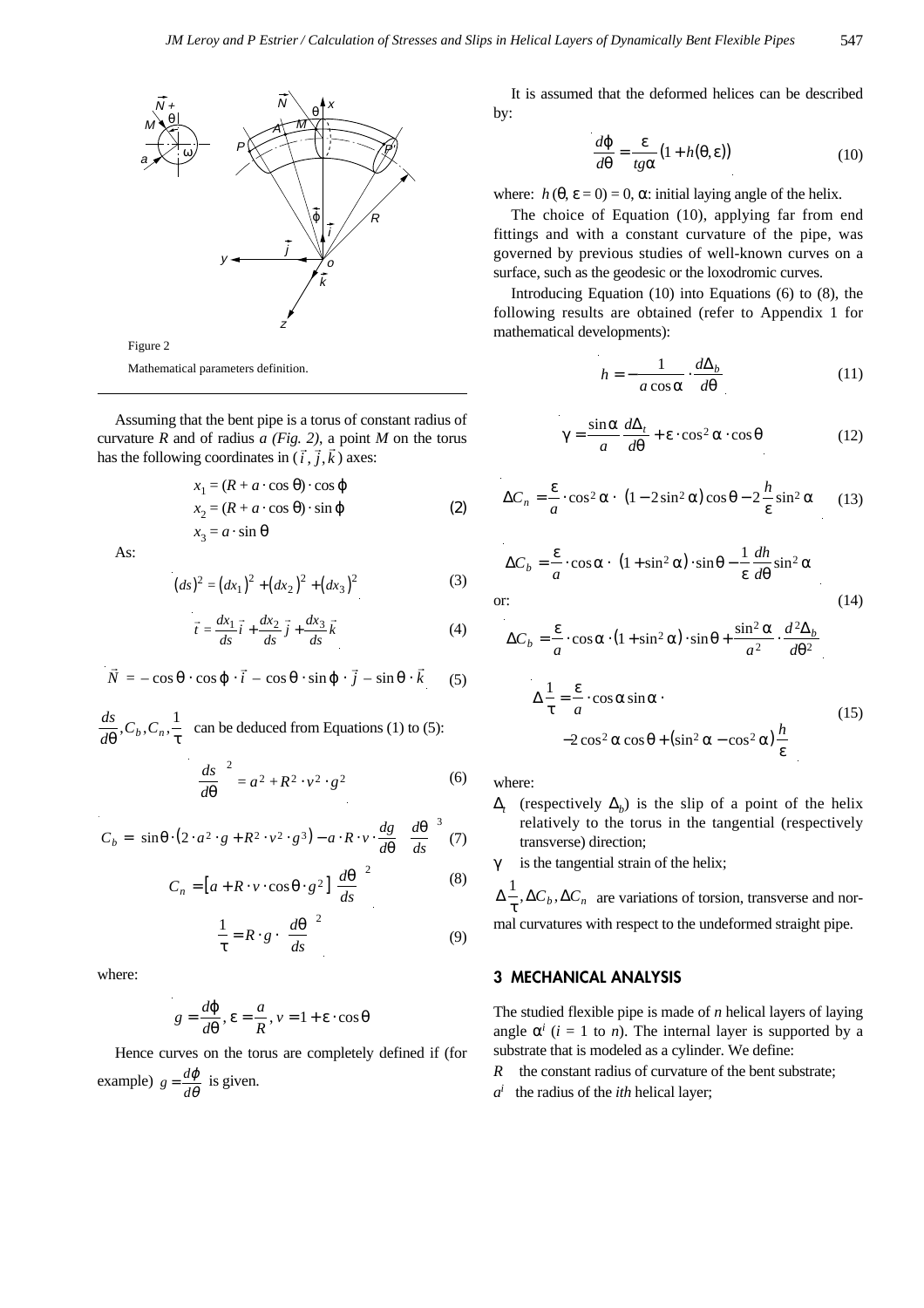- $\vec{q}_n^i$  the normal force (per unit length of a helix) at the lower interface of the helical layer;
- the friction force (per unit length of a helix) at the lower interface of the helical layer;  $\vec{q}^{\,i}_{f}$
- $f<sup>i</sup>$  the friction coefficient on the lower interface of the *ith* helical layer.

Subscripts *t* and *b* will be used to refer to the tangential subscripts *i* and *b* will be used to feler to the tased and transverse directions. For example:  $q_{f,t}^i = \vec{q}_f^i \cdot \vec{t}^i$ .

Note that the slip of the  $i^{th}$  helical layer relatively to layer  $i-1$  is defined as  $\delta^i$ , with:

$$
\delta_b^i = \vec{\delta}^i \cdot \vec{B}^i
$$
  
=  $\Delta_b^i - \Delta_b^{i-1} \cdot \cos(\alpha^i - \alpha^{i-1}) - \Delta_t^{i-1} \cdot \sin(\alpha^{i-1} - \alpha^i)$   

$$
\delta_t^i = \vec{\delta}^i \cdot \vec{t}^i
$$
  
=  $\Delta_t^i - \Delta_b^{i-1} \cdot \sin(\alpha^i - \alpha^{i-1}) - \Delta_t^{i-1} \cdot \cos(\alpha^i - \alpha^{i-1})$  (16)

## **3.1 Equations of Friction**

When sliding occurs, friction forces are opposed to the sliding direction (or sliding velocity). At a given point of the internal helical layer  $(i = 1)$ , equations of friction can be written as:

$$
q_{f,t}^1 = \vec{q}_f^1 \cdot \vec{t}_1 = -\frac{\dot{\Delta}_t^1}{\sqrt{\beta^2 + (\dot{\Delta}_t^1)^2 + (\dot{\Delta}_b^1)^2}} \cdot f^1 \cdot q_n^1 \tag{17}
$$

$$
q_{f,b}^1 = \vec{q}_f^1 \cdot \vec{b}_1 = -\frac{\dot{\Delta}_b^1}{\sqrt{\beta^2 + (\dot{\Delta}_t^1)^2 + (\dot{\Delta}_b^1)^2}} \cdot f^1 \cdot q_n^1 \qquad (18)
$$

and, for layers 2 to *n*:

 $\bar{z}$ 

$$
q_{f,t}^i = \vec{q}_f^i \cdot \vec{t}_i = -\frac{\dot{\delta}_t^i}{\sqrt{\beta^2 + (\dot{\delta}_t^i)^2 + (\dot{\delta}_b^i)^2}} \cdot f^i \cdot q_n^i \tag{19}
$$

$$
q_{f,b}^i = \vec{q}_f^i \cdot \vec{b}_i = -\frac{\dot{\delta}_b^i}{\sqrt{\beta^2 + (\dot{\delta}_t^i)^2 + (\dot{\delta}_b^i)^2}} \cdot f^i \cdot q_n^i \qquad (20)
$$

where:

$$
\dot{\Delta}_t^{\rm l}=\frac{\partial\Delta_t^{\rm l}}{\partial\boldsymbol{\varepsilon}},\dot{\Delta}_b^{\rm l}=\frac{\partial\Delta_b^{\rm l}}{\partial\boldsymbol{\varepsilon}}
$$

are sliding velocities of the first layer on the substrate, and

$$
\dot{\delta}^i_t = \frac{\partial \delta^i_t}{\partial \varepsilon}, \dot{\delta}^i_b = \frac{\partial \delta^i_b}{\partial \varepsilon}
$$

are sliding velocities of the layer  $i$   $(i > 1)$  relatively to layer  $i - 1$ .

The parameter  $\beta$  is a coefficient to avoid numerical problems when sliding velocities are null, *i.e.* when surfaces are stuck. Equations of friction as presented above are then appropriate when sliding or sticking phenomena occur.

### **3.2 Equilibrium Equations**

Equilibrium of a length ds of a helix of the ith layer, Equilibrium of a length as of a neity of the ith layer,<br>submitted to internal force  $\vec{F}^i$  and moment  $\vec{M}^i$ , and external friction and normal forces  $\vec{q}_h^i ds$ ,  $\vec{q}_h^{i+1} ds$ ,  $\vec{q}_f^i ds$  and  $\vec{q}_f^{i+1} ds$  on his lower and upper interfaces, gives, in  $\vec{t}_i$ ,  $\vec{N}_i$ ,  $\vec{b}_i$  directions:

(21)  $\frac{dF_t^i}{ds} - F_b^i C_b^i - F_n^i C_n^i + q$  $\dots$  -  $q_{f,t}^{i+1}$ cos(α<sup>i+1</sup> − α<sup>i</sup>) -  $q_{f,b}^{i+1}$ sin(α<sup>i</sup> − α<sup>i+1</sup>) = 0  $-F_b^i C_b^i - F_n^i C_n^i + q_{f,t}^i ...$ 

$$
F_i^i C_n^i + \frac{1}{\tau_n^i} F_b^i + \frac{dF_n^i}{ds} - q_n^i + q_n^{i+1} = 0
$$
 (22)

$$
F_t^i C_b^i + \frac{dF_b^i}{ds} - \frac{1}{\tau_n^i} F_n^i + q_{b,t}^i \dots
$$
  
 
$$
\dots - q_{f,t}^{i+1} \sin(\alpha^{i+1} - \alpha^i) - q_{b,t}^{i+1} \cos(\alpha^{i+1} - \alpha^i) = 0
$$
 (23)

$$
\frac{dM_t^i}{ds} - M_b^i C_b^i - M_n^i C_n^i = 0
$$
\n(24)

$$
M_i^i C_n^i + \frac{1}{\tau_n^i} M_b^i + \frac{dM_n^i}{ds} - F_b^i = 0
$$
 (25)

$$
M_i^i C_b^i + \frac{dM_b^i}{ds} - \frac{1}{\tau_n^i} M_n^i + F_n^i = 0
$$
 (26)

Note that, for the external layer  $(i = n)$ :

$$
q_n^{i+1} = 0, q_{f,t}^{i+1} = 0, q_{f,b}^{i+1} = 0
$$

if friction on the external sheath is neglected.

#### **3.3 Constitutive Equations**

The behavior of helices are given by:

$$
F_t^i = E^i A^i \gamma^i \tag{27}
$$

$$
M_t^i = -G^i I_p^i \Delta \frac{1}{\tau_n^i}
$$
 (28)

$$
M_b^i = E^i I_n^i \Delta C_n^i \tag{29}
$$

$$
M_n^i = -E^i I_b^i \Delta C_b^i \tag{30}
$$

with  $E^{i}$ ,  $A^{i}$ ,  $I_{p}^{i}$ ,  $I_{n}^{i}$ ,  $I_{b}^{i}$  respectively the Young's modulus, the section, and torsional, normal and transverse inertia of the helix.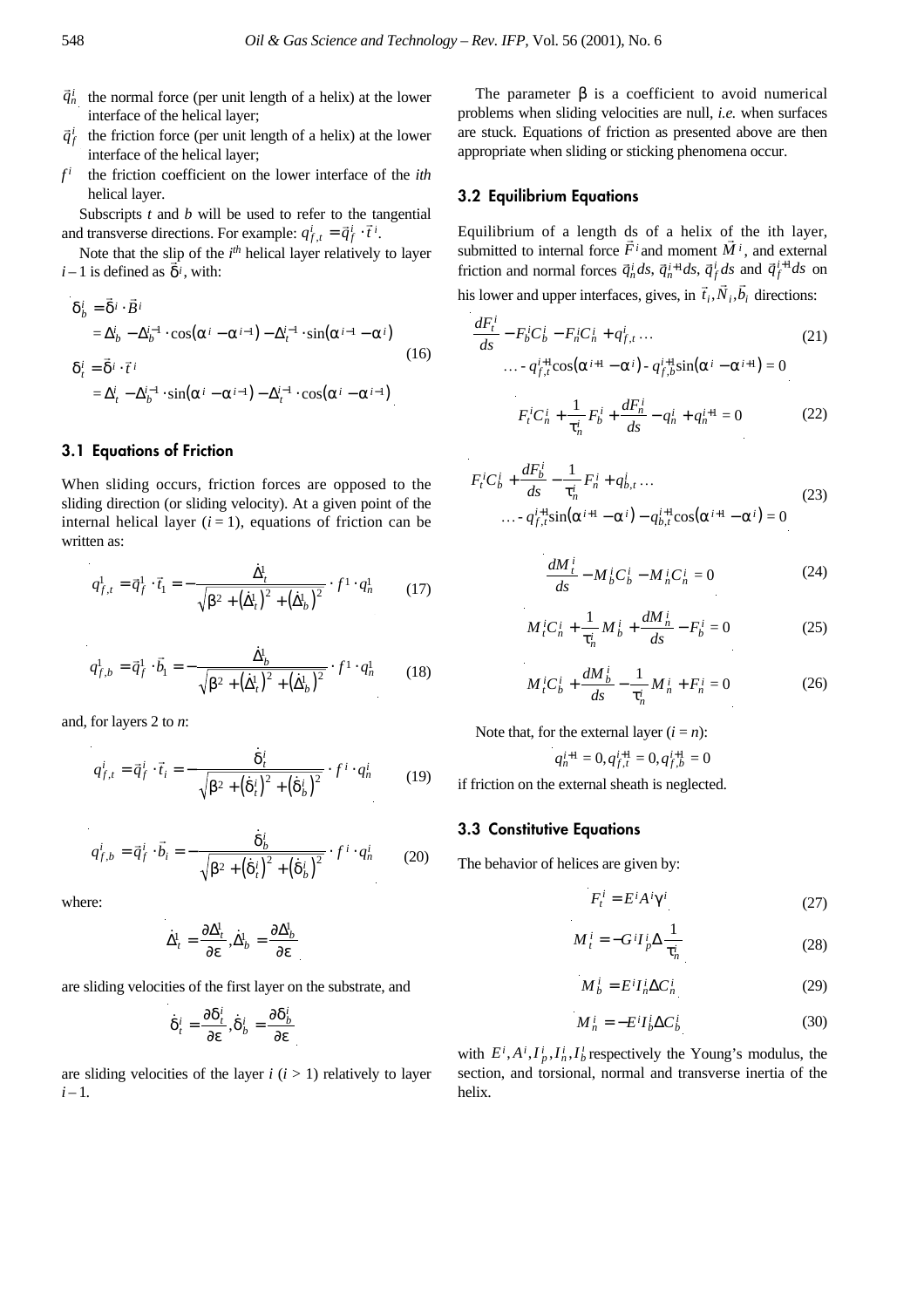It is here assumed that the normal principal axis of the wire is the same than the normal to the surface  $\tilde{N}$ .

#### **3.4 Resolution**

The nonlinear problem is solved with the finite difference method.

It is first assumed that all wires of a given layer have the same behavior. Then, only one wire of each layer is partitioned into  $n_p$  intervals of length  $\Delta\theta = \frac{2\pi}{p}$ , with  $n_p + 1$ points  $x_k^i$  initially positioned at: *n p*

$$
\theta_k^i = (k-1)\Delta\theta \text{ if } \alpha^i > 0
$$
  

$$
\theta_k^i = 2\pi - (k-1)\Delta\theta \text{ if } \alpha^i < 0 \text{ (}k = 1 \text{ to } n_p + 1 \text{)}
$$

The given dynamic relative curvature of the pipe is also partitioned into  $n_e$  intervals of length  $\Delta \varepsilon$ .

From finite difference method, the following approximation, for any function  $u(\theta, \varepsilon)$  is used:

$$
\frac{\partial u(\theta, \varepsilon)}{\partial \theta} = \frac{u(\theta + \Delta\theta, \varepsilon) - u(\theta - \Delta\theta, \varepsilon)}{2\Delta\theta}
$$

$$
\frac{\partial^2 u(\theta, \varepsilon)}{\partial \theta^2} = \frac{u(\theta + \Delta\theta, \varepsilon) - 2u(\theta, \varepsilon) + u(\theta - \Delta\theta, \varepsilon)}{\Delta\theta^2}
$$

$$
\frac{\partial u(\theta, \varepsilon)}{\partial \varepsilon} = \frac{u(\theta, \varepsilon) - u(\theta, \varepsilon - \Delta\varepsilon)}{\Delta\varepsilon}
$$

In order to reduce time calculation, chosen unknowns in the resolution are the transverse and tangential displacements  $\Delta_t^i(\theta_k)$ ,  $\Delta_b^i(\theta_k)$ , with  $k = 1$  to  $n_p + 1$  and  $i = 1$  to *n*. The problem size is then  $2n (n_p + 1)$  unknowns.

It is considered also that relative displacements are small, so a given point  $x_k^i$  is always in contact with the same points  $x_k^{i-1}$  and  $x_k^{i+1}$  of the upper and lower layers.

Giving a curvature  $ε$  and a step  $Δε$ , Equations (21) and (23) are the solved equations at points  $x_k^i$ ,  $k \neq 1$ ,  $k \neq n_p + 1$ ,  $i = 1$ to *n*. For  $k = 1$ ,  $k = n_p + 1$ , the following boundary conditions are used:  $\Delta_i^i$  ( $\theta_k$ ) = 0,  $\Delta_b^i$  ( $\theta_k$ ) = 0 (*i* = 1 to *n*). The solution is determined with a quasi Newton method.

Equations (12) to (15), (17) and (18) (or (19) and (20)), (22) and (25) to (30), give the relations between

$$
F_i^i, F_n^i, F_b^i, M_i^i, M_n^i, M_b^i, \Delta \frac{1}{\tau_n^i}, \Delta C_n^i, \Delta C_b^i, \gamma^i, q_n^i, q_{f,t}^i, q_{f,b}^i
$$

and the unknowns  $\Delta_t^i(\theta_k), \Delta_b^i(\theta_k)$ .

Initially (straight pipe,  $\varepsilon = 0$ ),  $\Delta_t^i$  ( $\theta_k$ ) = 0,  $\Delta_b^i$  ( $\theta_k$ ) for  $i = 1$  to *n* and  $k = 1$  to  $n_p + 1$ .

#### **4 THEORETICAL EXAMPLES**

In this section, a flexible pipe is subjected to cycles of curvature from  $\frac{1}{1} = 0$  to  $\frac{1}{1} = 0.1$  m<sup>-1</sup>. It is made of two armour layers. Input data are the following: *R* 1 *R*

 $a<sup>1</sup> = 78.3$  mm,  $a<sup>2</sup> = 83.8$  mm  $\alpha^1 = -35^\circ$ ,  $\alpha^2 = 35^\circ$  $A<sup>1</sup> = A<sup>2</sup> = 36$  mm<sup>2</sup>  $E^1 = E^2 = 2 \cdot 10^{11}$  Pa

initial tangential forces due to a traction of 500 kN are  $F_t^1 = 7500 \text{ N}, F_t^2 = 6300 \text{ N}.$ 

Twenty cycles of bending are simulated. A coefficient of friction equal to 0.15 is used for all interfaces (between the internal armour layer and the substrate, and between both armour layers).



Figure 3

Trajectories of armour layers ( $\Delta_c$  versus  $\Delta_p$  for the internal helix,  $\delta_c$  versus  $\delta_p$  for the external helix) in cycles of curvature  $(\theta = \frac{\pi}{2})$ .





Transverse curvature of the internal armour layer in cycles of curvature ( $\theta = \frac{\pi}{2}$ ).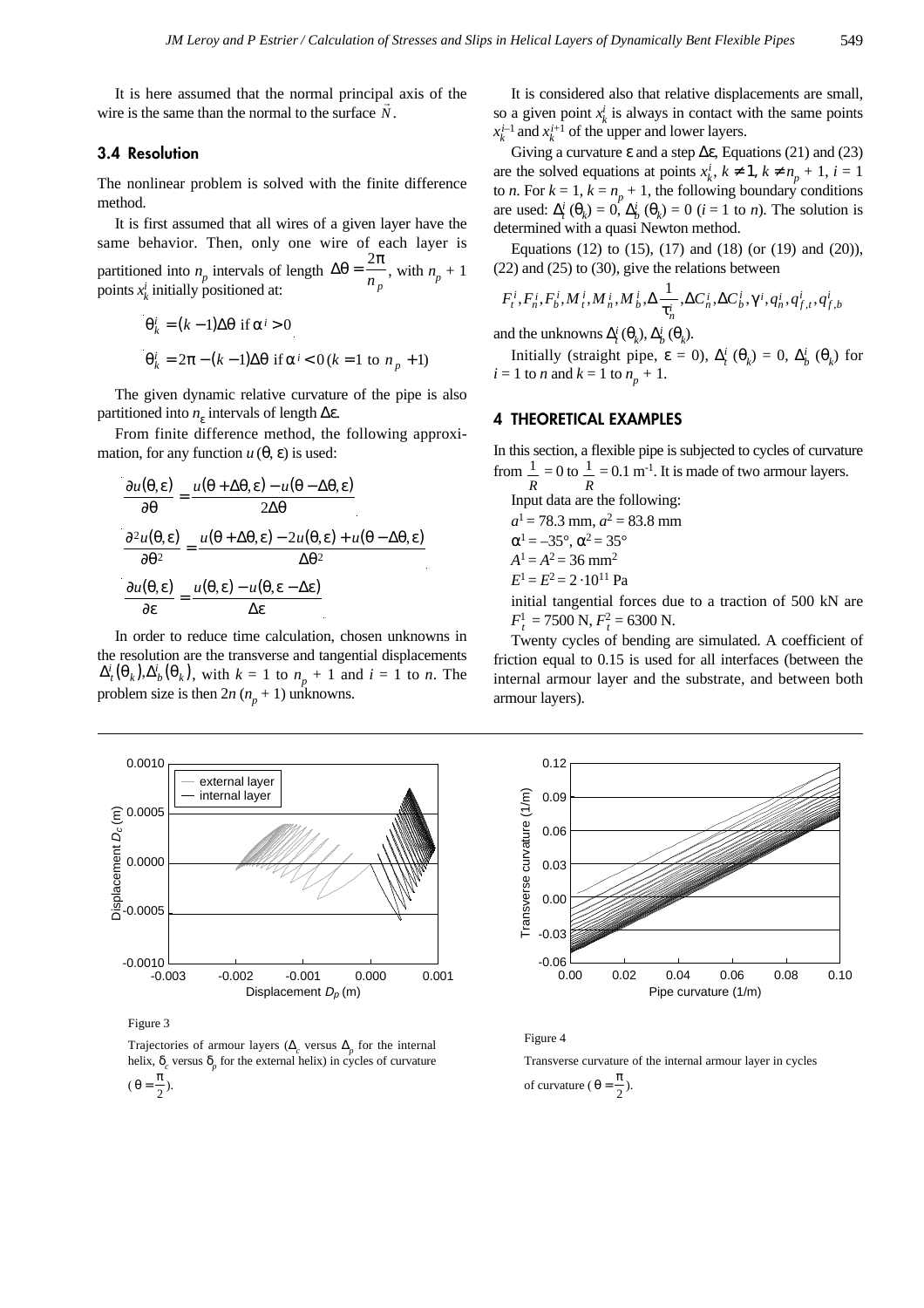Displacements ( $\Delta_c$  versus  $\Delta_p$  for the internal helix,  $\delta_c$ versus  $\delta_p$  for the external helix) and transverse curvatures  $\Delta C_b$  of internal and external helices are represented in Figures 3, 4 and 5 on neutral bending axis  $(\theta = \frac{\pi}{2})$  as a pip function of pipe curvature. These figures point out that a steady cycle of movement is obtained for each helix after only a few cycles of variation of curvature of the pipe. Steady cycles occur around geodesic curves and are centered on half the amplitude of geodesic displacements. The number of cycles necessary to reach the steady state depends on friction.

Figure 6 shows axial stress on extrados and intrados of internal and external helices versus the pipe curvature. Friction hysteretic effect is clearly shown.

Figures 7 to 14 show displacements, curvatures and stresses along internal and external helices, for minimum  $(\frac{1}{\epsilon} = 0)$  and maximum  $(\frac{1}{\epsilon} = 0.1 \text{ m}^{-1})$  curvatures of the pipe, for the first and 20th cycles of curvature. These figures show that variations of tangential displacements and stresses with cycles of curvature are small compared to variations of transverses displacements and curvatures. These figures show also that, after a few cycles of pipe curvatures, all displacements and curvatures have sinusoidal (or cosinusoidal) shapes versus  $\theta$ , and tangential stresses have globally linear shapes. These shapes can be used to simplify the resolution, as was done in a previous work (Féret *et al.*, 1995). *R* 1



Figure 5

Transverse curvature of the external armour layer in cycles of curvature ( $\theta = \frac{\pi}{2}$ ).





Displacements  $\Delta_t$  and  $\Delta_b$  along the internal armour layer.



Figure 6 Axial stress of armour layers in cycles of curvature.



#### Figure 8

Displacements  $\Delta_t$  and  $\Delta_b$  along the external armour layer.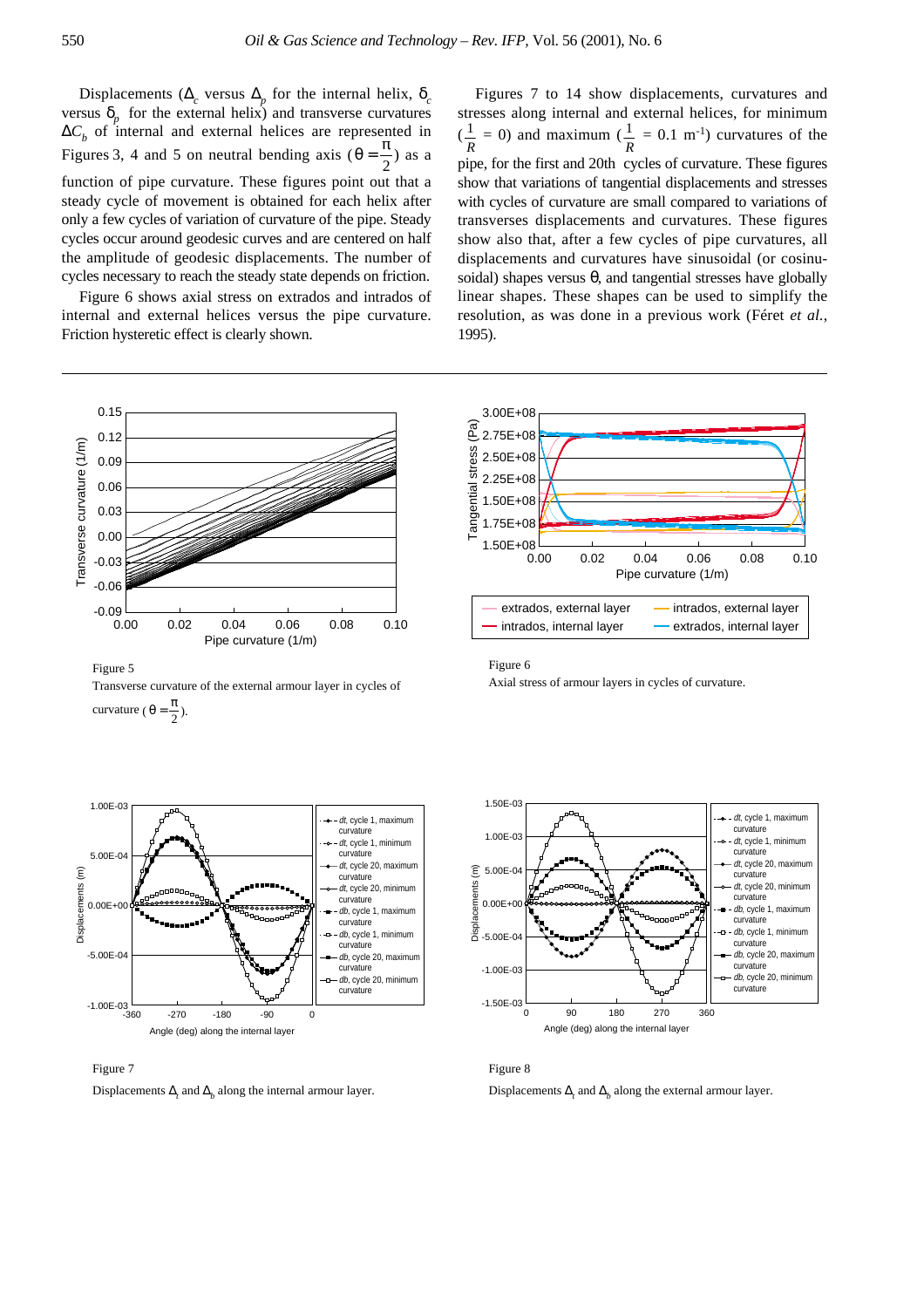

Figure 9

Transverse curvature along the internal armour layer.



Figure 11

Normal curvature along the internal armour layer.



Figure 13

Axial stress along the internal armour layer.



Figure 10

Transverse curvature along the external armour layer.



Figure 12 Normal curvature along the external armour layer.



Figure 14 Axial stress along the external armour layer.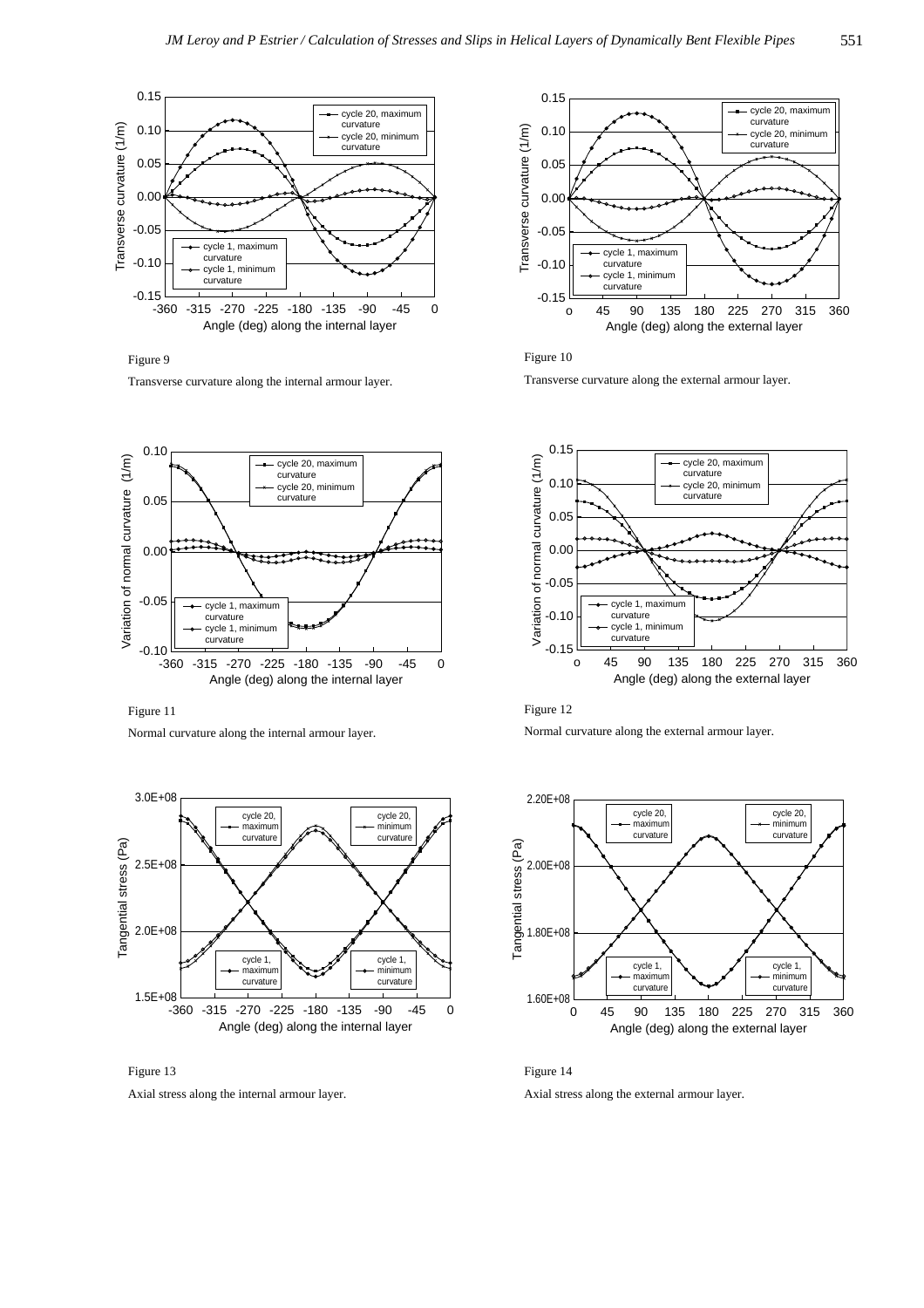## **Theory-Experiments Comparison**

A 4" internal diameter *Coflexip* flexible pipe of 8 m in length was tested on a dynamic bench test located at *IFP*. Both endfittings of the flexible pipe can rotate and one end-fitting can translate *(see Fig. 15)*. Imposed rotations and translation were chosen to obtain (as far as possible) constant variations of curvature along the pipe.

Windows were cut in the external sheath at the pipe center and strain gauges were stuck on the external helical layer, at  $θ = 0$  (extrados),  $θ = \frac{π}{2}$  (neutral bending axis) and  $θ = π$ (intrados). Parallel strain gauges were used to obtain both axial and transverse strain variations. In each window, three gauges were stuck on adjacent armours (strain gages



Figure 15 Dynamic bench test.



Theoretical and measured tangential stresses at intrados.

number 1 to 3 at intrados, number 4 to 6 on the neutral bending axis, and number 7 to 9 at extrados).

Test results presented here were obtained with an internal pressure of 40 MPa and a variation of pipe curvature equal to  $\Delta \frac{1}{R} \approx 0.09$  m<sup>-1</sup>. Figures 16 to 18 show experimental results and the dispersion can than be found in flexible pipes. *R*

Note that the pipe has an anti-wear layer between two armour layers. These three layers were modeled.







Figure 18

Theoretical and measured transverse curvatures at neutral bending axis.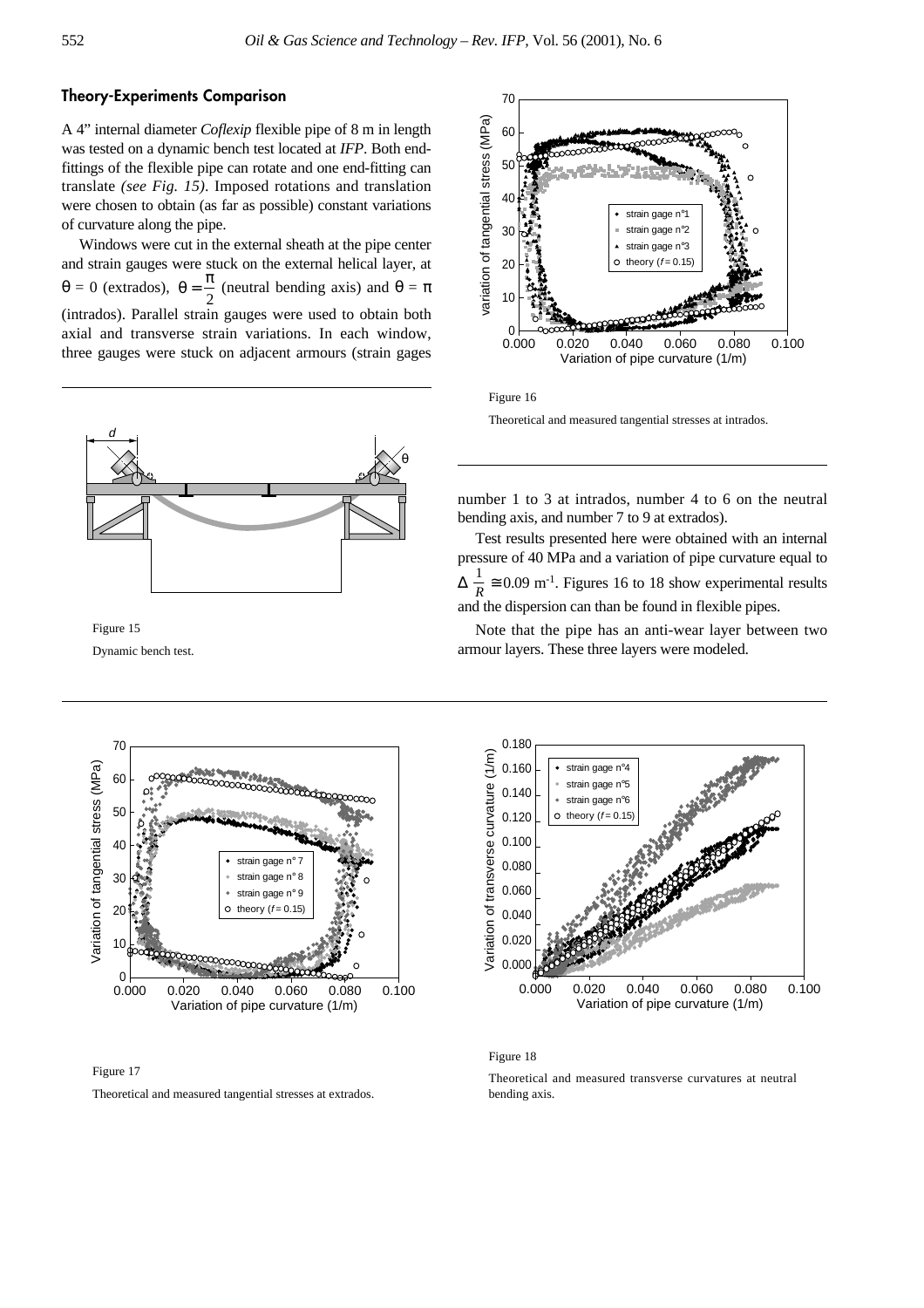Theoretical results were obtained as following:

- $-$  initial forces  $F_t$ , due to pressure were determined with dedicated computer program (Féret and Momplot, 1989);
- experimental data (tangential strain) at extrados and intrados, were used to determine the friction coefficient. A value of 0.15 was obtained, as shown in Figures 16 and 18;
- measured pipe curvature variations on the bench test were used in theoretical simulations.

Theoretical and experimental variations of axial stress  $(\theta = 0 \text{ or } \theta = \pi)$  and transverse bending stress  $(\theta = \frac{\pi}{2})$  were compared, both in variations and in shapes.

Figures 16 to 18 show that shapes of both axial and transverse strain variations are well predicted by theory, and that the relative error do not exceed 30%.

The presented theory is then in good agreement with experimental measurements.

#### **CONCLUSION**

A method of dynamic stress and displacement calculation in flexible pipelines has been presented. It is based on geometrical, friction and equilibrium equations in helical layers. Good correlation has been found with strain measurements.

#### **REFERENCES**

Estrier, P. (1992) Updated Method for the Determination of the Service Life of Flexible Risers*. Proceedings of the First European Conference Marinflex*.

Féret, J. and Momplot, G. (1989) Caflex, Computer Program for Capacity Analysis of Flexible pipes. *IFP - SINTEF Structural Engineering Report*, No. STF71 F91019.

Féret, J., Leroy, J.M. and Estrier, P. (1995) Calculation of Stresses and Slips in Flexible Armour Layers with Layers Interaction*. ASME, Proceedings of the 14th International Conference on Offshore Mechanics and Artic Engineering*, **V**, 469-474.

*Final manuscript received in October 2001*